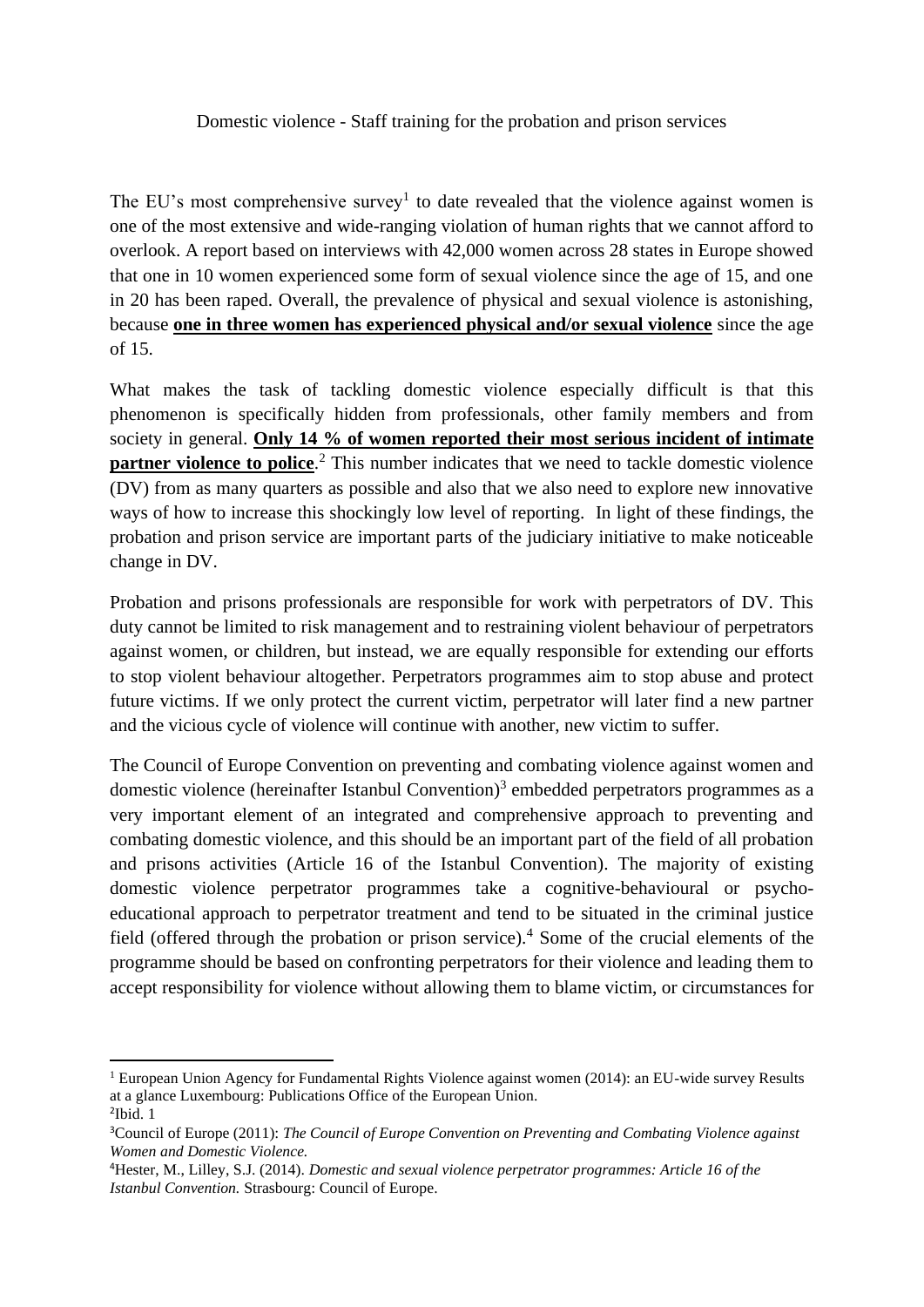it. Perpetrators programmes work through overcoming belief systems that tolerate, justify or outright condone violence against women.<sup>5</sup>

The hidden nature of the domestic violence makes it very difficult to prosecute and sanction, but what is even more important, is that it makes it impossible to focus on the perpetrators' attitudinal and behavioural change. If tactical effort of perpetrator is to hide violent behaviour, society must do the exact opposite and to expose this violence to public whenever possible. This principle may involves a heterogeneous and a large-scale variety of actions such as: educating children, teachers, law – enforcement and judiciary professionals as well as the health care professionals, but also prosecute DV, perform perpetrators programmes, raise awareness, let society to face it, be active, take initiative, and speak up louder against violence at every level possible. To sum it up, zero tolerance towards violence might eventually lead to zero violence, which is of course an ideal outcome, but we have to strive to achieve it.

To build on the previous argument, it must be acknowledged that it is difficult to make any substantive difference with working with perpetrators with limited knowledge and without appropriate training of professionals. Working with perpetrators without adequate training can actually cause more harm and be even dangerous or insensitive towards victims. As a result, it is vital to provide special training for staff within the field of probation and prisons. All parties involved need to be aware that multidisciplinary approach and close inter-agency cooperation of relevant subjects involved (networking) are fundamental part of successful work with perpetrators. Work with perpetrators also means multilevel and multi-angle confronting of perpetrators cognitions, values, beliefs and behaviour against women and children. If this **"coordinated intervention against DV"** is systematically performed by majority of professionals, this structurally institutionalized effort of community may lead toward prosocial, nonviolent change ("eradication of violence").

All professionals involved need to understand what the socio-ecological model is, and how the individual, the relationship, the community and the societal levels interact and contribute in creating and maintaining domestic violence. Socio-ecological framework helps us understand that no single factor can explain why some people are at higher risk to become violent against their partner and children, and also how patriarchal model of society and values are fuelling violence against women and how this gendered nature of violence is persisting due to gender-based inequality in society in general.

When talking about effective programmes for perpetrators (article 16 of Istanbul Convention) by well trained staff (Article 15 of Istanbul Convention), it is necessary to work within level of minimum standards as proposed by Council of Europe<sup>6</sup> and within guidelines and principles proposed by The European Network for the Work with Perpetrators of Domestic Violence (WWP EN)<sup>7</sup> funded by European Union. Hester and Lilley<sup>8</sup> asserted that ensuring a

<sup>5</sup> Ibid. 4

<sup>6</sup>Kelly L. and Dubois L. (2008), Combating violence against women: minimum standards for support services, Strasbourg: Council of Europe

<sup>7</sup> European Network for Work with Perpetrators (WWP EN) (2017) Guidelines to develop standards for programmes working with perpetrators of domestic violence, Version 2.